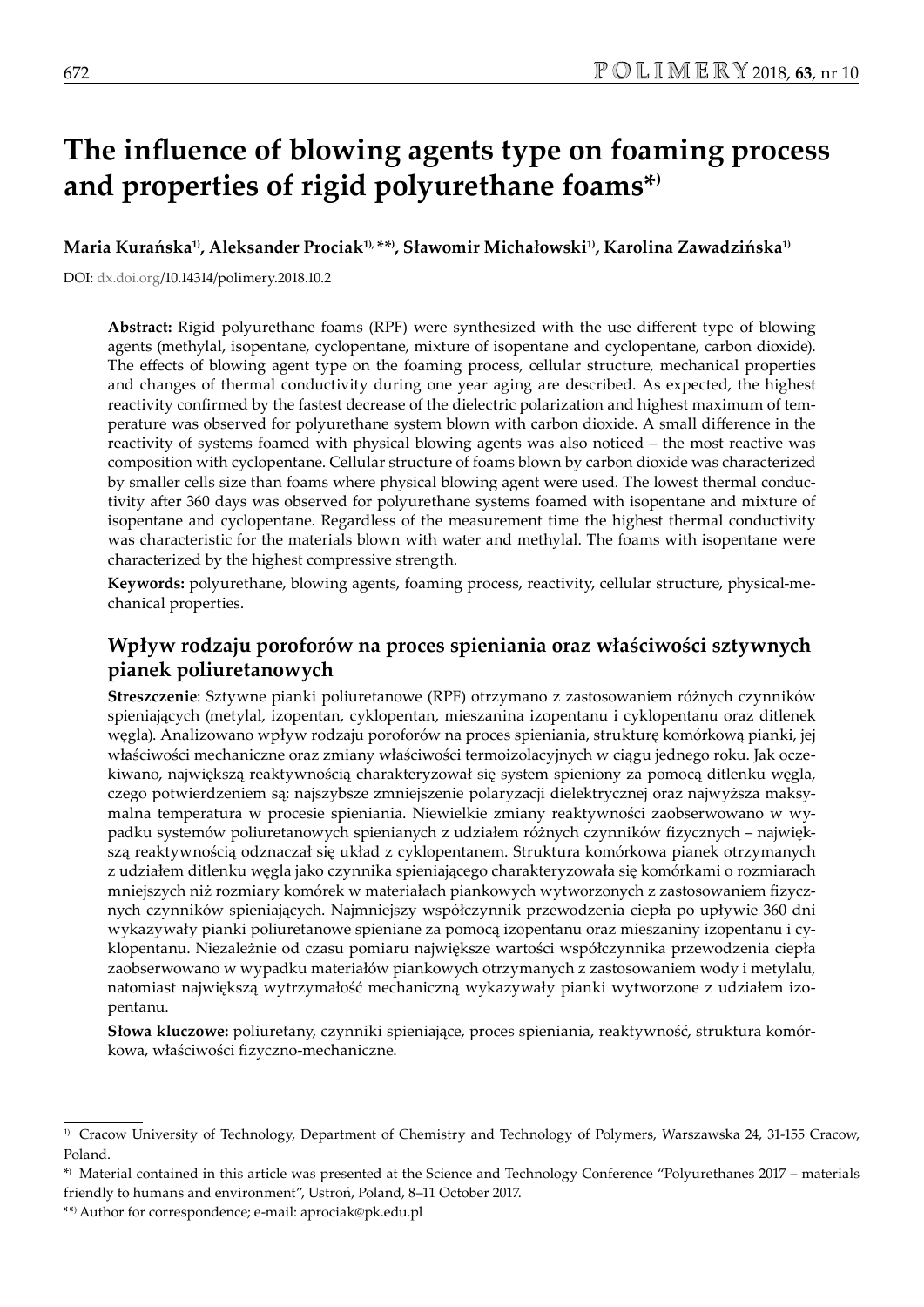Rigid polyurethane foams (RPF) can be applied as high efficiency thermal insulation materials in construction, pre-insulated pipelines and refrigeration industry due to their properties such as a closed-cell structure, low thermal conductivity and low moisture permeability [1]. In the literature, there are also described open-cell polyurethane (PUR) foams. However, the open-cell ones significantly increase the possibility to heat transfer and the foams with such structure are characterized by much more higher thermal conductivity than RPF with closedcell structure [2].

The basic aspect of the synthesis of foamed polyurethanes is the generation of foaming gas, which can be achieved by chemical reaction using chemical blowing agents, or physical phenomena of physical blowing agents evaporation [3]. Currently, the best thermal insulation properties of PUR foams are mainly determined by low thermal conductivity of blowing agents closed in foam cells.

In recent years environmental aspect influences on the development of blowing agents used in formulations of RPF. It is directly associated with their chemical structure. The use of halogenated compounds such as chlorofluorocarbons (CFCs) and hydrochlorofluorocarbons (HCFCs) is banned due to ozone layer depletion and global warming [4]. According to the Montreal Protocol nations should strive towards the total phase them out of production and application in polymeric materials [5].

Among the environmental criteria, the ozone depletion potential (*ODP*) and global warming potential (*GWP*) parameters are the most important. The *ODP* is an indicator that is a relative measure of the effect of a compound on the ozone layer. The chlorine radicals formed as a result of photochemical processes in the upper atmosphere break down the ozone molecules, causing the ozone layer to be destroyed. The percentage of chlorine in its molecule determines the effect of a given compound on the *ODP*. *GWP* is a relative measure of the potential impact on the climate caused by the presence of a chemical compound with the properties of a greenhouse gas in the atmosphere. *GWP* determines the level of infrared radiation absorption and durability of compounds in the atmosphere.

Currently, blowing agents used in chemical technology should have an *ODP* equal to 0 and the possibly lowest *GWP*. The PUR industry has increased interest in substances that do not contain chlorine atoms. Among considered blowing agents pentane isomers and fluorinated derivatives (HFCs) of ethane, propane and butane are mostly used. Significant disadvantage of HFCs is their cost which limits their common application [6].

More and more scientists are focused on developing RPFs based on water and mixture of chemical and physical blowing agent [5, 7–10]. Carbon dioxide is generated by the reaction between water and isocyanate, according to the Equation (1):

$$
R-NCO + H_2O \iff \bigcap_{N \vdash I} O_{N \vdash I} \longrightarrow R-NH_2 + CO_2 (1)
$$

The subsequent reaction results in stiffening and strengthening polymer matrices due to urea bonds, and crosslinking biuret bonds that are part of rigid PUR segments [11]. However, the cost and availability of HFCs has led the RPF industry to focus on pentane and water as the primary blowing agent, especially in construction applications.

In this paper, the influence of blowing agents type on foaming process of PUR composition is described the first time. Moreover, cellular structure of foams prepared and their selected physical-mechanical properties are analyzed in correlation with foaming process parameters.

# **EXPERIMENTAL PART**

#### **Materials**

The petrochemical polyol Rokopol RF-551 was supplied by PCC Rokita SA. The isocyanate Ongronat 2100 was supplied by BorsodChem. Polycat 5 produced by Air Products and Chemicals was used as a catalyst. A silicone surfactant with the trade name Niax Silicone L-6915 produced by Momentive Performance Materials Inc. was used as a stabilizer of the foam structure. The characteristics of blowing agents are shown in Table 1.

|  |  |  |  | T a b l e 1. Characteristics of used blowing agents |
|--|--|--|--|-----------------------------------------------------|
|--|--|--|--|-----------------------------------------------------|

| Commercial product                                        | Chemical name                                  | Molar mass<br>g/mol | Boiling temp. | Producer/<br>supplier                | Symbol of PUR<br>system |
|-----------------------------------------------------------|------------------------------------------------|---------------------|---------------|--------------------------------------|-------------------------|
| Water                                                     | Carbon dioxide                                 | 44.0                |               |                                      | PU-CO <sub>2</sub>      |
| <b>NOVEXPANSTM</b><br>cyclopentane/<br>isopentane (70/30) | Cyclopentane $(70\%)$<br>2-methylbutane (30 %) | 70.7                | 38            | Inventec<br>Performance<br>Chemicals | PU-NOV                  |
| Cyclopentane                                              | Cyclopentane                                   | 70.1                | 48            | Brenntag Polska<br>Sp. z o.o.        | PU-CYC                  |
| <b>ISOPENTANE O1111</b>                                   | 2-Methylbutane                                 | 72.2                | 28            | <b>Shell Chemicals</b>               | PU-ISO                  |
| Metylal (pure)                                            | Dimethoxymethane                               | 76.1                | 42            | Brenntag Polska<br>Sp. z o.o.        | <b>PU-MET</b>           |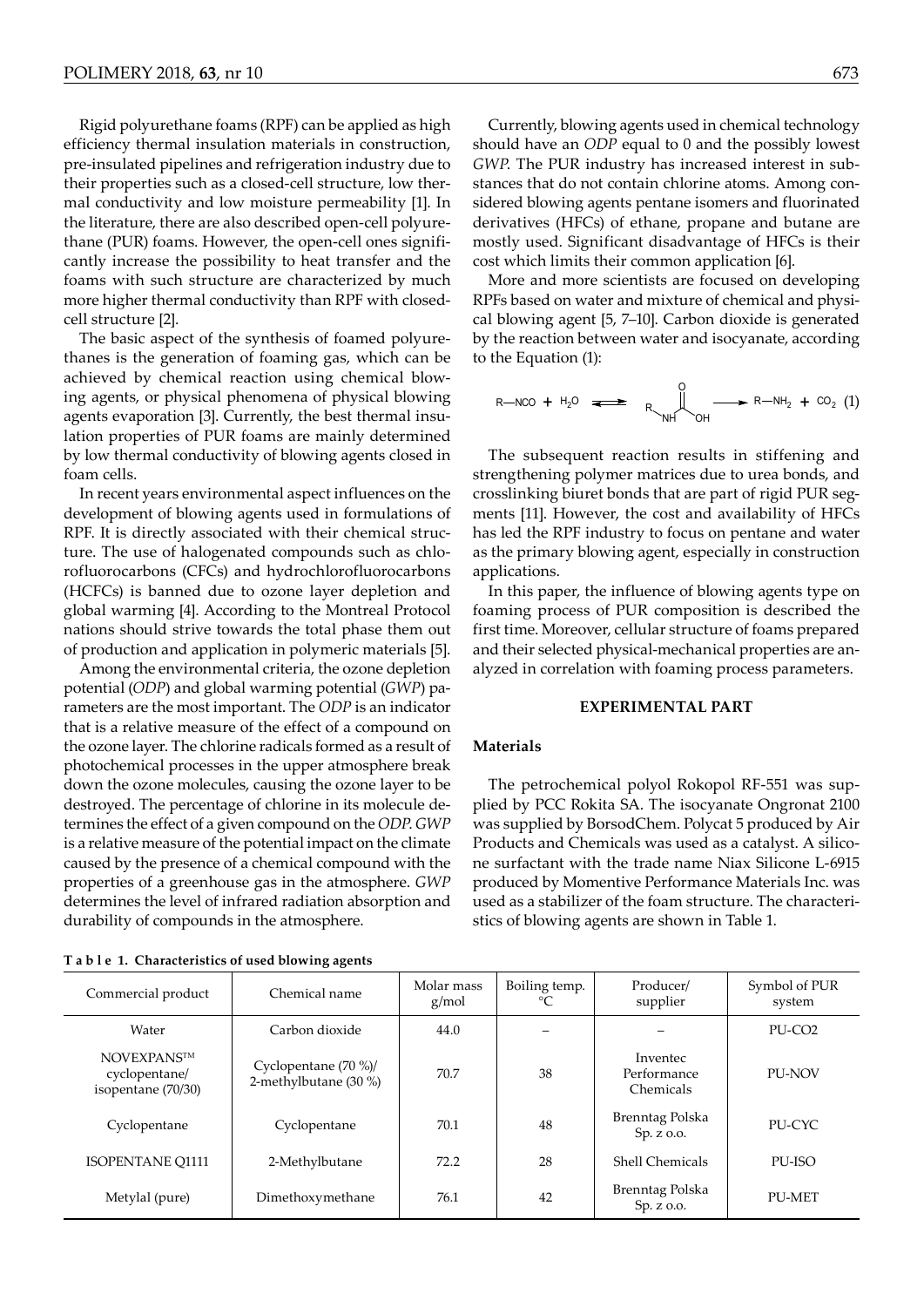| Parameter                          | PU-CO <sub>2</sub> | PU-ISO | <b>PU-NOV</b> | PU-CYC | <b>PU-MET</b> |
|------------------------------------|--------------------|--------|---------------|--------|---------------|
| Max rise height, mm/s              | 20.8               | 10.9   | 12.4          | 15.8   | 19.0          |
| Max rise height occurrence time, s | 21                 | 33     | 34            | 39     | 33            |
| Max temperature, $^{\circ}C$       | 178                | 144    | 149           | 147    | 154           |
| Max pressure, Pa                   | 7676               | 5699   | 12 341        | 15 012 | 19 067        |
| Max pressure occurrence time, s    | 57                 | 118    | 129           | 135    | 112           |

**T a b l e 2. The characteristic parameters of the PUR foaming processes**

## **Preparation of foam samples**

Rigid PUR foams with different blowing agents were prepared using a one step method. The polyol – 100 parts, catalyst – 1.5 php (per hundred polyol), surfactant  $-1.5$  php, water  $-1.5$  php, and physical blowing agent – 12 php were mechanically stirred for 15 s to ensure their complete homogenization. After that the isocyanate was added to the polyol premix to obtain the ratio NCO/OH = 1.1/1.0. Next, the whole system was mechanically stirred for 7 s and poured into a mold. The symbols of PUR systems are shown in Table 1.

#### **Methods of testing**

– The foaming process was analyzed using the Foamat equipment. This analysis allowed determination such parameters during foaming process as: temperature, pressure and dielectric polarization. A detailed methodology was described in our previous paper [12].

– The morphology of cells was analyzed using a scanning electron microscope (SEM) Hitachi S-4700. The cell structure was also analyzed with using optical microscope. The analysis of cellular structure was performed in three cross-sections according to methodology presented in our previous paper [13]. The measurement of the content of closed cells was performed according to ISO 4590:2016.

– The thermal conductivity was determined using a Laser CompHeat Flow Instrument Fox 200. The measurements of thermal conductivity were made at an average temperature of 10 °C (temperature of cold plate 0 °C and warm plate 20 °C).

– The apparent density was measured according to ISO 845:2006.

– The mechanical properties of the foams were estimated in two directions, parallel and perpendicular to the foam rise direction according to ISO 844:2014 using Zwick Z005 TH Allround-Line.

# **RESULTS AND DISCUSSION**

## **Blowing agent type** *vs***. foaming process**

The foaming process is one of the most important stages during the synthesis of porous PUR materials. At this stage, cells are nucleated and porous structure is



**Fig. 1. The influence of blowing agent type on the dielectric polarization of reaction mixture during the foaming process**



**Fig. 2. The influence of different type of blowing agents on the temperature of reaction mixture during the foaming process**



**Fig. 3. The influence of different type of blowing agents on the pressure of reaction mixture during the foaming process**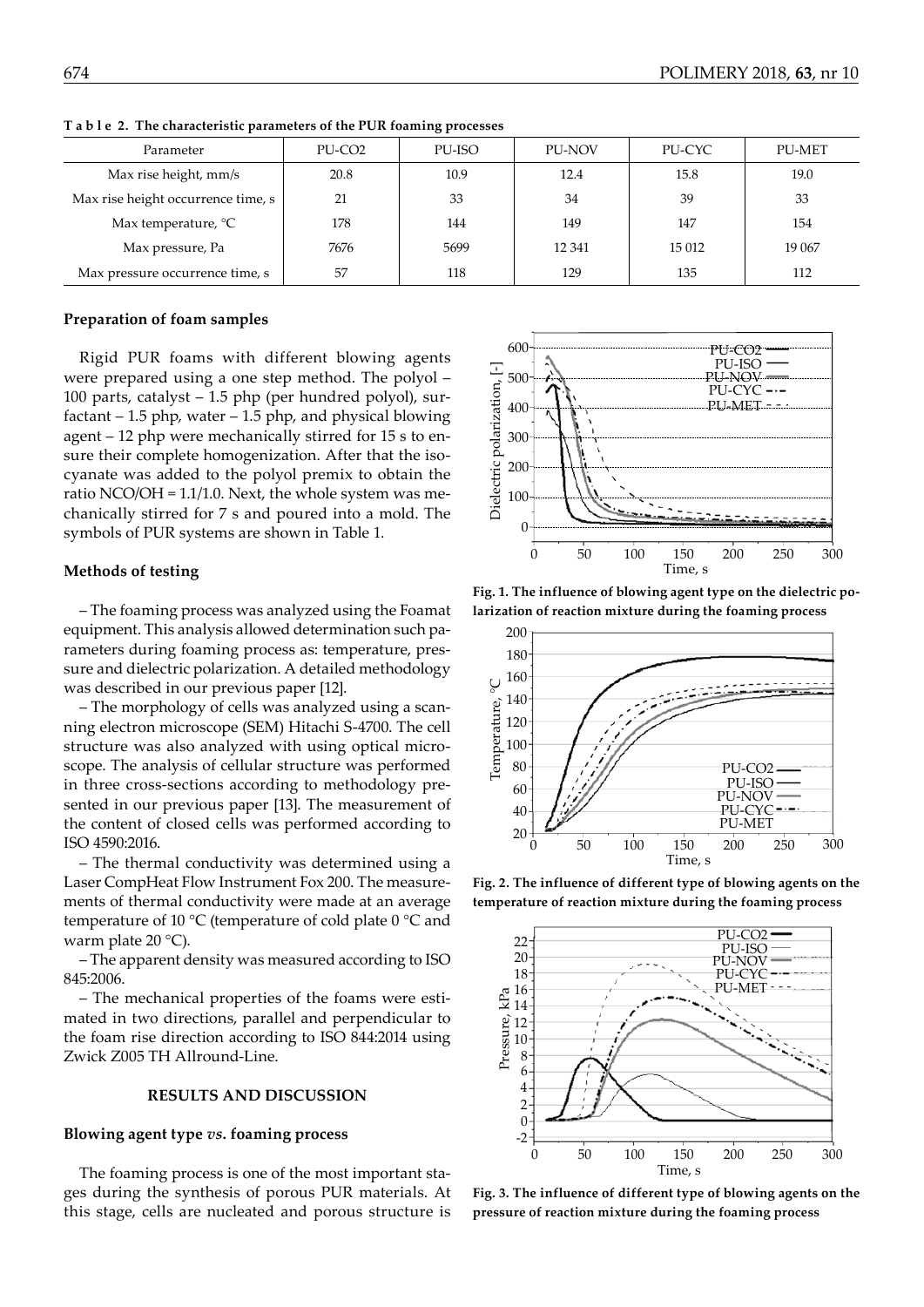

**Fig. 4. Content of closed cells of obtained RPFs**

created, which have a significant impact on the physicalmechanical properties of PUR foams including specially thermal conductivity. The second important aspect is gas closed in PUR foam cells. The composition of gases closed in the foam cells has considerable influence on thermal conductivity of final porous product.

The effect of selected commercially available physical blowing agents on the foaming process was analyzed using the Foamat device. As the reference sample PUR foam was obtained, using water as a chemical blowing agent, generating carbon dioxide in the reaction (1) with isocyanate. The characteristic parameters of the PUR foaming processes are shown in Figs. 1–3 and in Table 2.

Materials obtained without the addition of physical blowing agents (using only water as a chemical blowing agent) were characterized by the highest maximum temperature during the foaming process, which is related to the fact that the reaction of isocyanate with water is strongly exothermic [14]. On the other hand, PUR systems in which low boiling liquids were used as the physical foaming agents are characterized by maximal temperatures lower by approx. 30 °C comparing to reference PUR system. It was a result of the fact that a part of the heat of the occurring chemical reactions was used to evaporate the physical blowing agent and this process is endothermic [14].

Changes of dielectric polarization showed that the most reactive was reference PUR system foamed with carbon dioxide. Such effect is associated with the highest temperature during foaming process. The maximal temperature of this reaction mixture was *ca*. 16 % higher than mean temperature of systems foamed with the physical blowing agents.

The greatest pressure changes were observed for systems in which the blowing agent was methylal, which is directly related to the lowest reactivity of this PUR system (Fig. 1) and relatively high temperature (Fig. 2) of the reaction mixtures containing physical blowing agents.

#### **Blowing agent type** *vs***. cell morphology**

Rigid PUR foams are mainly used as thermal insulation materials. An important factor determining the favorable thermal insulation properties of such materials is the high content of closed cells (Fig. 4) and the type of gas composition that is entrapped inside.

It was concluded that type of tested blowing agent had not significant influence on the closed cell content. This property in the case of all the foams was on similar level – *ca*. 90 %. However, a variation of cell size and anisotropy was noticed (Figs. 5–8).

These parameters can also affect the mechanical and heat insulating properties.

Size and shape of cells determine the mechanical properties by spreading the compressive stresses to the more numerous structures present in small cell size foams and more isotropic cells to avoid concentrating the stresses onto fewer larger cell structures. The smaller size of cells in PUR structure, the highest value of compressive strength as well as lower thermal conductivity. Taking into account heat transfer theory, about 10–15 % of the heat transfer of RPF can be directly attributed to the radiation, which can be minimized by reducing the cell size of the foam [15, 16].

In the literature, cell size of rigid PUR foams obtained by chemical foaming is known to be smaller than that obtained by physical foaming such as cyclopentane [17]. Han *et al*. synthesized foams with mixture of cyclopentane/distilled water (10.0/1.0, php) and distilled water only with four different silicone surfactants having different silicone/polyether ratios [18]. Taking into account one exemplary surfactant with content of 1.5 php (the same content as in the case of foams described in this paper) the cell size of foams blown by mixture of cyclopentane/ distilled water and water only were *ca*. 450 and 290 µm,



**Fig. 5. SEM microphotographs of obtained RPFs**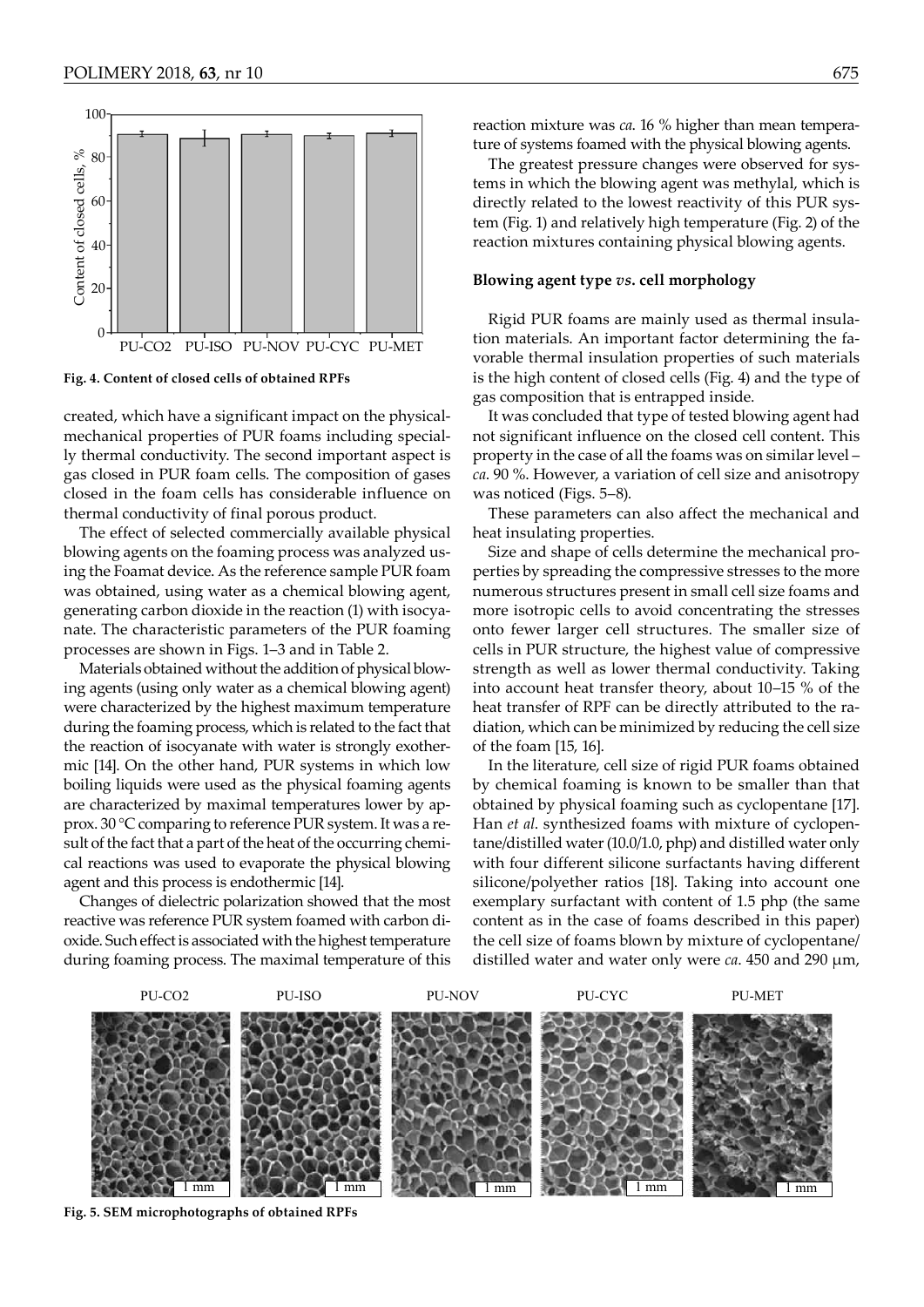

**Fig. 6. Number of cells per cross-section area; system of determination of cross-sections in the horizontal mold:** *x* **– parallel to the foam rise viewed from the side,** *y* **– perpendicular to the foam rise,** *z* **– parallel to the foam rise viewed from the top**



**Fig. 7. Anisotropy index of cells** 



**Fig. 8. Cross-section area of cells**

respectively. Similar effect of smaller cells size of foam blown by water were also observed in our work. Choe *et al*. noticed different effect. In this case rigid PUR foams blown by physical blowing agent had smaller cell size than foam samples blown by chemical blowing agent [14]. Expansion of a foam is achieved by evaporation of low boiling agents or gas generation and in the case of physical blowing agents cellular structure is strongly dependent on temperature of reaction. The tendency to smaller



**Fig. 9. Apparent density of RPFs foamed with different blowing agents**

cells formation can be associated with higher reactivity of the PUR system foamed with water. Significant influence of PUR system reactivity is also confirmed by the analysis of cellular structure of foam prepared with different amount of gelling catalysts. Cell size of PUR samples decreased from 307 to 132 µm with increase of gelling catalysts content from 0.6 php to 1.8 php. In the case of blowing catalyst similar tendency was observed [14].

# **Blowing agent type** *vs***. apparent density**

Apparent density in the case of porous materials is a most important property to control mechanical and heat insulating properties. The values of apparent density for all foams obtained are shown in Fig. 9.

The apparent densities of the foams, nevertheless with different types of blowing agent, are similar and in the range  $36-38$  kg/m<sup>3</sup> what allow comparing mechanical and thermal properties of final RPFs.

# **Blowing agent type** *vs.* **thermal conductivity**

Figure 10 shows values thermal conductivity of the tested foams *vs.* time. Initial measurements were carried out after 24 h, while the final effects of aging at room temperature were evaluated after *ca*. 1 year.

The lowest values of thermal conductivity were noticed for the materials foamed with cyclopentane. The biggest changes of thermal conductivity *vs*. time were observed for materials in which carbon dioxide (chemical blowing agent) and methylal (physical blowing agent) were used for foaming PUR systems. This effect may be related to the small particle size of these compounds, which facilitates their diffusion through the cell walls of the foam, as a result of which the air with a much higher heat conduction coefficient diffuses into the cells.

# **Blowing agent type** *vs.* **compression strength**

The compression strength of PUR foams is determined as a force required for 10 % deformation of original di-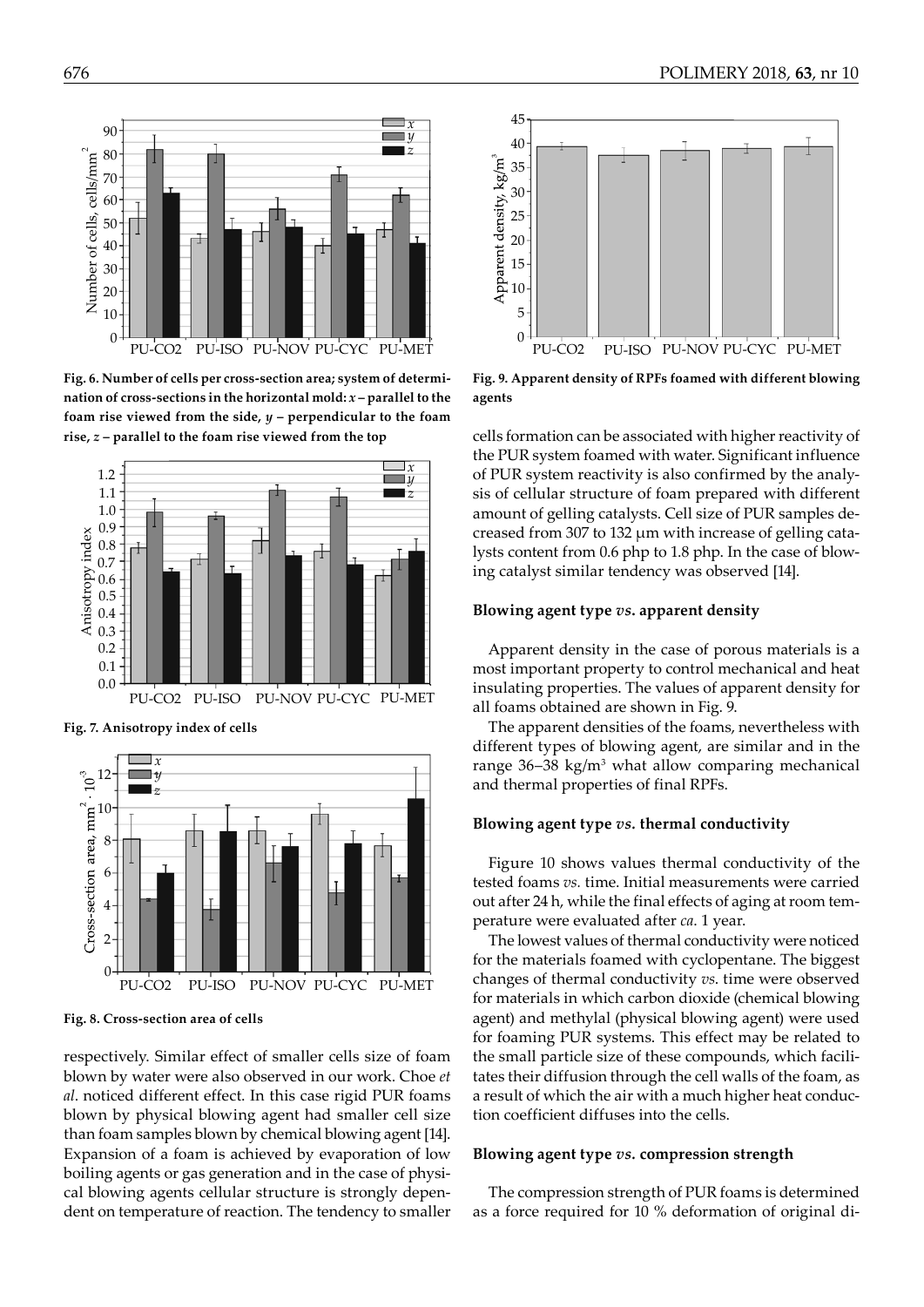

**Fig. 10. Thermal conductivity** *vs***. aging time of foams**

mension of the tested samples and it is closely related to its dimensional stability. Minimum compression strength to ensure dimensional stability for foams must be greater than *ca*. 0.1 MPa [19]. Figure 11 shows that all foams, which were obtained using different physical blowing agents have the values of compressive strength in both tested directions higher than 100 kPa.

Regarding the effect of blowing agent type, isopentane gives the highest compressive strength of foams, especially in the horizontal direction according to the foaming rise direction. It was also noticed that PU-MET foams were characterized by the lowest values of compressive strength measured in both directions. This is probably an effect of polyurethane matrix plasticization, that was the highest by methylal.

Li *et al*. have analyzed the influence of the water content (3 to 7 php) in polyol premix on the apparent density and compressive strength of final rigid foams [16]. They noticed, that the changes of compressive strength exhibited the same trend as the apparent density. The compressive strength of samples increased from 147 kPa to 401 kPa with the decrease of water level from 7 php to 3 php and as a consequence the increase of apparent density of foams from 27 to 45 kg/m<sup>3</sup>.

#### **CONCLUSIONS**

In order to understand the effect of physical and chemical blowing agents on the foaming process of PUR system, as well as cellular structure, changes of thermal conductivity and mechanical properties of five series of the PUR foams with different physical and chemical blowing agents were investigated.

Regarding the foaming process, the PUR system foamed with chemical blowing agent gave shorter maximum rise height and pressure occurrence times, as well as the temperature of reaction mixture during foaming was the highest for this system.

Taking into account PUR systems foamed with physical blowing agents, there was not direct correlation be-



**Fig. 11. Compressive strength of RPFs with different blowing agents measured in two directions** 

tween the changes of dielectric polarization and temperature of reaction mixture. The fastest decrease of dielectric polarization was observed for formulation with isopentane, while the measured temperatures were the lowest what can be associated with delaying of reactions due to evaporation of this blowing agent having the lowest boiling temperature. On the other side, a slower foaming process advantages a better cell structure, giving the foams with the lowest thermal conductivity after 1 year as well as the most favorable compressive strength.

The least satisfactory results were noticed for materials foamed with methylal. Rigid polyurethane foams with this physical blowing agent were characterized by not uniform cellular structure, a high value of thermal conductivity as well as the lowest compressive strength.

#### *ACKNOWLEDGMENTS*

*The authors of this paper would like to thank BorsodChem for delivering iscocyanate and Brenntag Polska Sp. z o.o. for delivering selected physical blowing agents.*

### REFERENCES

- [1] Kurańska M., Prociak A., Cabulis U. *et al*.: *Industrial Crops and Products* **2017**, *95*, 316. <http://dx.doi.org/10.1016/j.indcrop.2016.10.039>
- [2] Marcovich N.E., Kuranska M., Prociak A. *et al*.: *Industrial Crops and Products* **2017**, *102*, 88. <http://dx.doi.org/10.1016/j.indcrop.2017.03.025>
- [3] Seo W.J., Jung H.C., Hyun J.C. *et al*.: *Journal of Applied Polymer Science* **2003**, *90*, 12. <http://dx.doi.org/10.1002/app.12238>
- [4] Mcculloch A.: *Journal of Cellular Plastics* **2010**, *46*, 57. <http://dx.doi.org/10.1177/0021955X09349130>
- [5] Park D.H., Park G.P., Kim S.H., Kim W.N.: *Macromolecular Research* **2013**, *21*, 852. <http://dx.doi.org/10.1007/s13233-013-1106-6>
- [6] Tang Z., Maroto-Valer M.M., Andresen J.M. *et al*.: *Polymer* **2002**, *43*, 6471. [http://dx.doi.org/10.1016/S0032-3861\(02\)00602-X](http://dx.doi.org/10.1016/S0032-3861(02)00602-X)